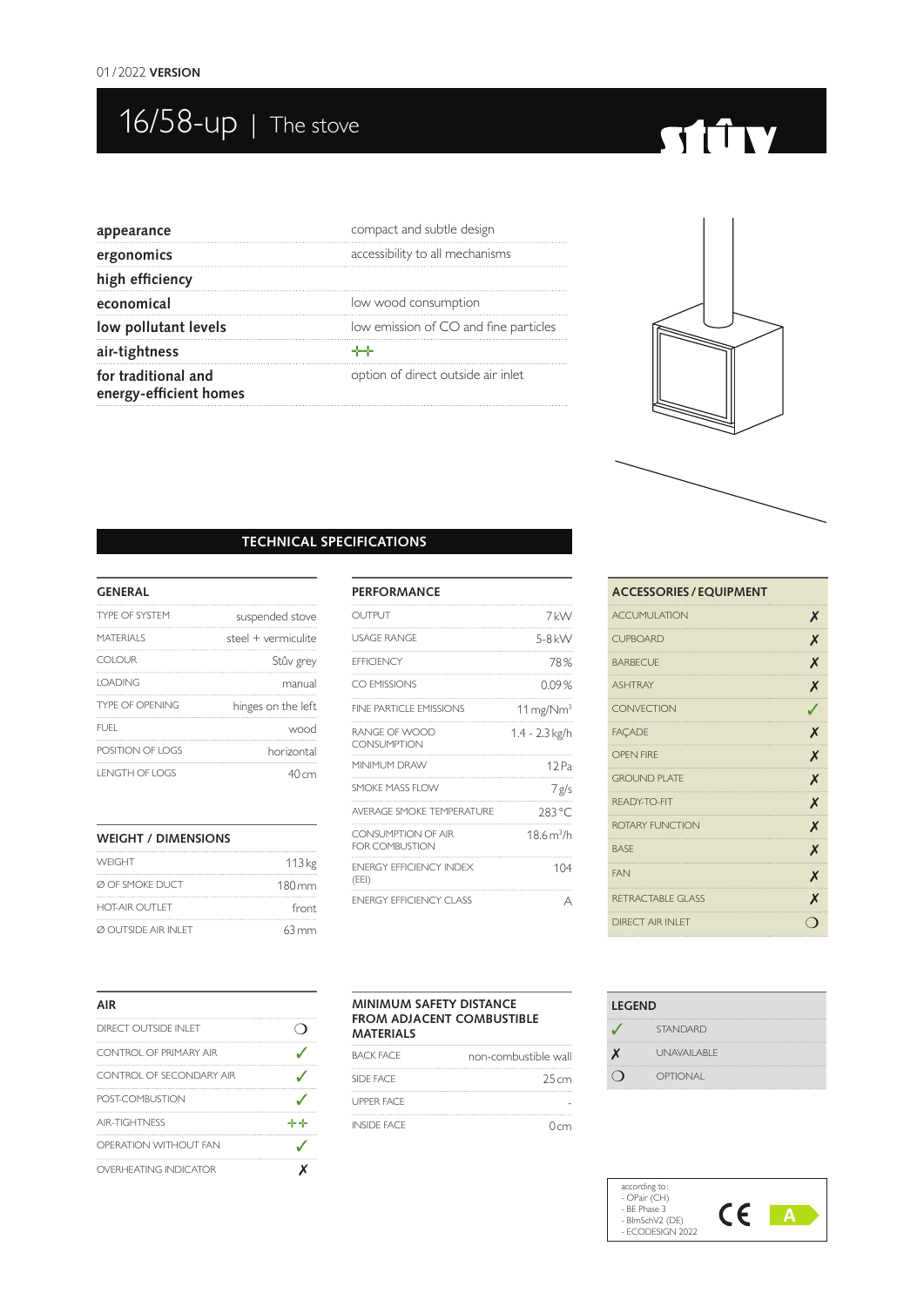## $\overline{16/68}$ -up  $\overline{1}$  The stove

# **STITY**

| appearance                                    | compact and subtle design             |
|-----------------------------------------------|---------------------------------------|
| ergonomics                                    | accessibility to all mechanisms       |
| high efficiency                               |                                       |
| economical                                    | low wood consumption                  |
| low pollutant levels                          | low emission of CO and fine particles |
| air-tightness                                 | references in the control.            |
| for traditional and<br>energy-efficient homes | option of direct outside air inlet    |
|                                               |                                       |



#### **TECHNICAL SPECIFICATIONS**

#### **GENERAL**

| suspended stove     | <b>TYPE OF SYSTEM</b>  |
|---------------------|------------------------|
| steel + vermiculite | MATERIAI S             |
| Stûv grey           | COLOUR                 |
| manual              | <b>IOADING</b>         |
| hinges on the left  | <b>TYPE OF OPENING</b> |
| wood                | FUFI.                  |
| horizontal          | POSITION OF LOGS       |
| 50 cm               | I ENGTH OF LOGS        |

#### **WEIGHT / DIMENSIONS**

| <b>WEIGHT</b>               | 122 <sub>kg</sub>   |
|-----------------------------|---------------------|
| Ø OF SMOKE DUCT             | $180 \,\mathrm{mm}$ |
| <b>HOT-AIR OUTLET</b>       | front               |
| <b>Ø OUTSIDE AIR INI FT</b> | $63 \,\mathrm{mm}$  |

| <b>PERFORMANCE</b>                          |                                  |
|---------------------------------------------|----------------------------------|
| OUTPUT                                      | 7.5 kW                           |
| <b>USAGE RANGE</b>                          | 5-9 kW                           |
| <b>FFFICIENCY</b>                           | 77%                              |
| CO EMISSIONS                                | 0.10%                            |
| FINE PARTICLE EMISSIONS                     | $19 \,\mathrm{mg}/\mathrm{Nm}^3$ |
| RANGE OF WOOD<br><b>CONSUMPTION</b>         | 1.5 - 2.6 kg/h                   |
| MINIMUM DRAW                                | 12 Pa                            |
| SMOKE MASS FLOW                             | $7.9$ g/s                        |
| AVERAGE SMOKE TEMPERATURE                   | 301 °C                           |
| CONSUMPTION OF AIR<br><b>FOR COMBUSTION</b> | 20.8 m <sup>3</sup> /h           |
| <b>ENFRGY FFFICIENCY INDEX</b><br>(EEI)     | 103                              |
| <b>ENFRGY FFFICIENCY CLASS</b>              | А                                |

| <b>ACCESSORIES / EQUIPMENT</b> |                    |
|--------------------------------|--------------------|
| <b>ACCUMULATION</b>            | X                  |
| <b>CUPBOARD</b>                | X                  |
| <b>BARBECUE</b>                | X                  |
| <b>ASHTRAY</b>                 | X                  |
| <b>CONVECTION</b>              | J                  |
| <b>FAÇADE</b>                  | X                  |
| <b>OPEN FIRE</b>               | X                  |
| <b>GROUND PLATE</b>            | X                  |
| READY-TO-FIT                   | X                  |
| ROTARY FUNCTION                | X                  |
| <b>BASE</b>                    | X                  |
| <b>FAN</b>                     | X                  |
| RETRACTABLE GLASS              | X                  |
| <b>DIRECT AIR INI FT</b>       | $\left( \ \right)$ |

| AIR                      |            |
|--------------------------|------------|
| DIRECT OUTSIDE INI FT    |            |
| CONTROL OF PRIMARY AIR   |            |
| CONTROL OF SECONDARY AIR |            |
| POST-COMBUSTION          |            |
| <b>AIR-TIGHTNESS</b>     | والمواليات |
| OPERATION WITHOUT FAN    |            |
| OVERHEATING INDICATOR    |            |

#### **MINIMUM SAFETY DISTANCE FROM ADJACENT COMBUSTIBLE MATERIALS**

| <b>BACK FACE</b>   | non-combustible wall |
|--------------------|----------------------|
| SIDE FACE          | 15cm                 |
| <b>LIPPER FACE</b> |                      |
| <b>INSIDE FACE</b> | 0cm                  |

| <b>LEGEND</b> |                    |
|---------------|--------------------|
|               | <b>STANDARD</b>    |
|               | <b>UNAVAILABLE</b> |
|               | OPTIONAL           |

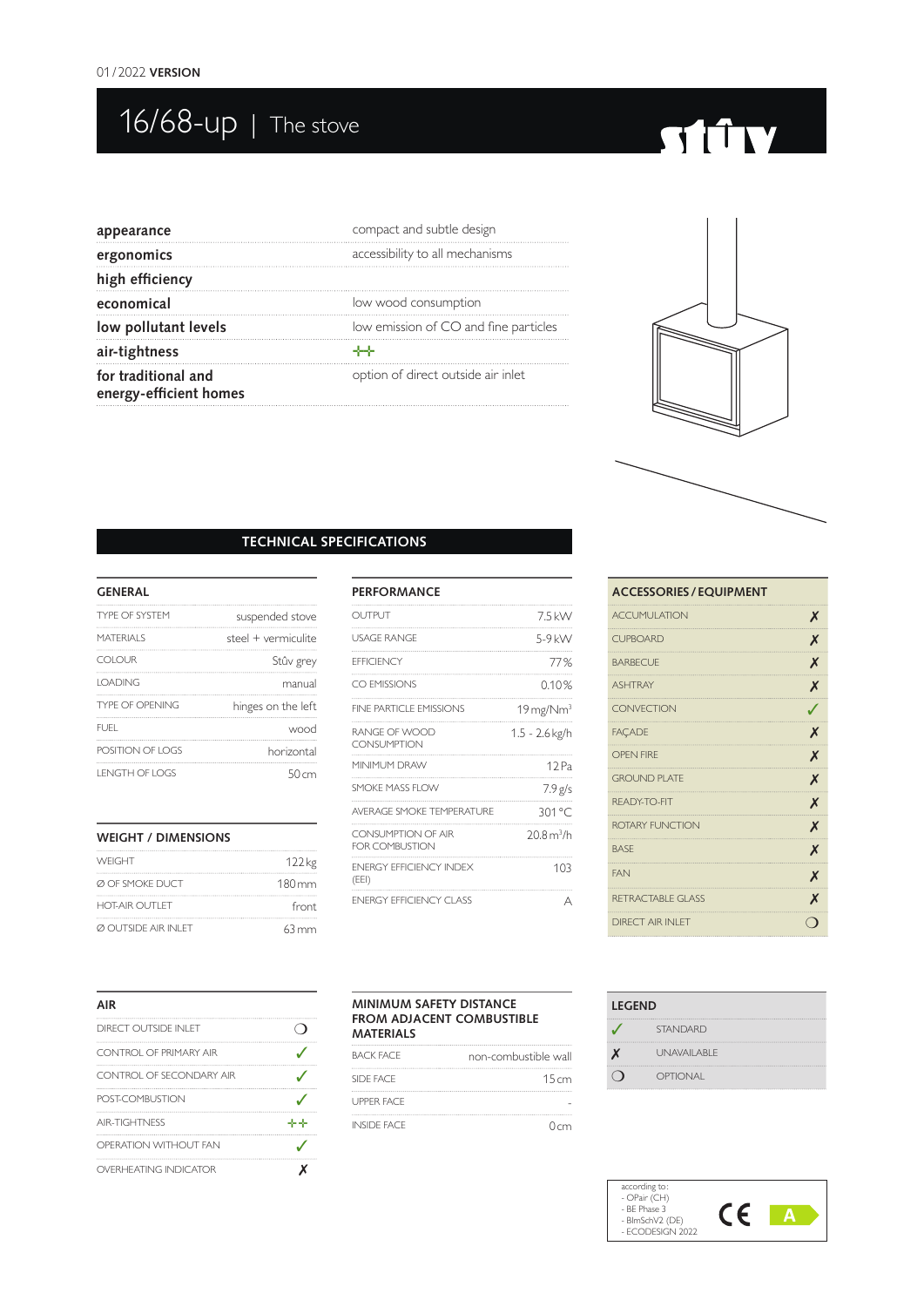## 16/78-up | The stove

# **STITY**

| appearance                                    | compact and subtle design             |
|-----------------------------------------------|---------------------------------------|
| ergonomics                                    | accessibility to all mechanisms       |
| high efficiency                               |                                       |
| economical                                    | low wood consumption                  |
| low pollutant levels                          | low emission of CO and fine particles |
| air-tightness                                 | ₩                                     |
| for traditional and<br>energy-efficient homes | option of direct outside air inlet    |
|                                               |                                       |



#### **TECHNICAL SPECIFICATIONS**

#### **GENERAL**

| suspended stove     | <b>TYPE OF SYSTEM</b>  |
|---------------------|------------------------|
| steel + vermiculite | MATERIAI S             |
| Stûv grey           | COLOUR                 |
| manual              | <b>IOADING</b>         |
| hinges on the left  | <b>TYPE OF OPENING</b> |
| wood                | FUFI.                  |
| horizontal          | POSITION OF LOGS       |
| 60 cm               | I ENGTH OF LOGS        |

#### **WEIGHT / DIMENSIONS**

| <b>WEIGHT</b>               | 130 <sub>kg</sub>   |
|-----------------------------|---------------------|
| Ø OF SMOKE DUCT             | $180 \,\mathrm{mm}$ |
| <b>HOT-AIR OUTLET</b>       | front               |
| <b>Ø OUTSIDE AIR INI FT</b> | $63 \,\mathrm{mm}$  |

| <b>PERFORMANCE</b>                          |                                  |
|---------------------------------------------|----------------------------------|
| OUTPUT                                      | 8 <sub>k</sub> w                 |
| <b>USAGE RANGE</b>                          | $6-10k$ W                        |
| <b>FFFICIENCY</b>                           | 75%                              |
| CO EMISSIONS                                | $0.09\%$                         |
| FINE PARTICLE EMISSIONS                     | $13 \,\mathrm{mg}/\mathrm{Nm}^3$ |
| RANGE OF WOOD<br><b>CONSUMPTION</b>         | 1.8 - 3.0 kg/h                   |
| <b>MINIMI IM DRAW</b>                       | 12 Pa                            |
| SMOKE MASS FLOW                             | $8.8$ g/s                        |
| AVERAGE SMOKE TEMPERATURE                   | 318 °C                           |
| CONSUMPTION OF AIR<br><b>FOR COMBUSTION</b> | 23.5 m <sup>3</sup> /h           |
| <b>ENFRGY FFFICIENCY INDEX</b><br>(EEI)     | 100                              |
| <b>ENFRGY FFFICIENCY CLASS</b>              | А                                |

| <b>ACCESSORIES / EQUIPMENT</b> |  |
|--------------------------------|--|
| <b>ACCUMULATION</b><br>X       |  |
| X<br><b>CUPBOARD</b>           |  |
| X<br><b>BARBECUE</b>           |  |
| X<br><b>ASHTRAY</b>            |  |
| <b>CONVECTION</b><br>J         |  |
| X<br><b>FAÇADE</b>             |  |
| <b>OPEN FIRE</b><br>X          |  |
| <b>GROUND PLATE</b><br>X       |  |
| X<br>RFADY-TO-FIT              |  |
| ROTARY FUNCTION<br>X           |  |
| X<br><b>BASE</b>               |  |
| <b>FAN</b><br>X                |  |
| X<br><b>RETRACTABLE GLASS</b>  |  |
| <b>DIRECT AIR INI FT</b><br>0  |  |

| AIR                      |    |
|--------------------------|----|
| DIRECT OUTSIDE INI ET    |    |
| CONTROL OF PRIMARY AIR   |    |
| CONTROL OF SECONDARY AIR |    |
| POST-COMBLISTION         |    |
| <b>AIR-TIGHTNESS</b>     | ∻≁ |
| OPERATION WITHOUT FAN    |    |
| OVERHEATING INDICATOR    |    |

#### **MINIMUM SAFETY DISTANCE FROM ADJACENT COMBUSTIBLE MATERIALS**

| BACK FACE          | non-combustible wall |
|--------------------|----------------------|
| SIDE FACE          | 15cm                 |
| <b>LIPPER FACE</b> |                      |
| <b>INSIDE FACE</b> | $0 \, \text{cm}$     |

| <b>LEGEND</b> |                 |
|---------------|-----------------|
|               | <b>STANDARD</b> |
|               | UNAVAII ABI F   |
|               | OPTIONAL        |

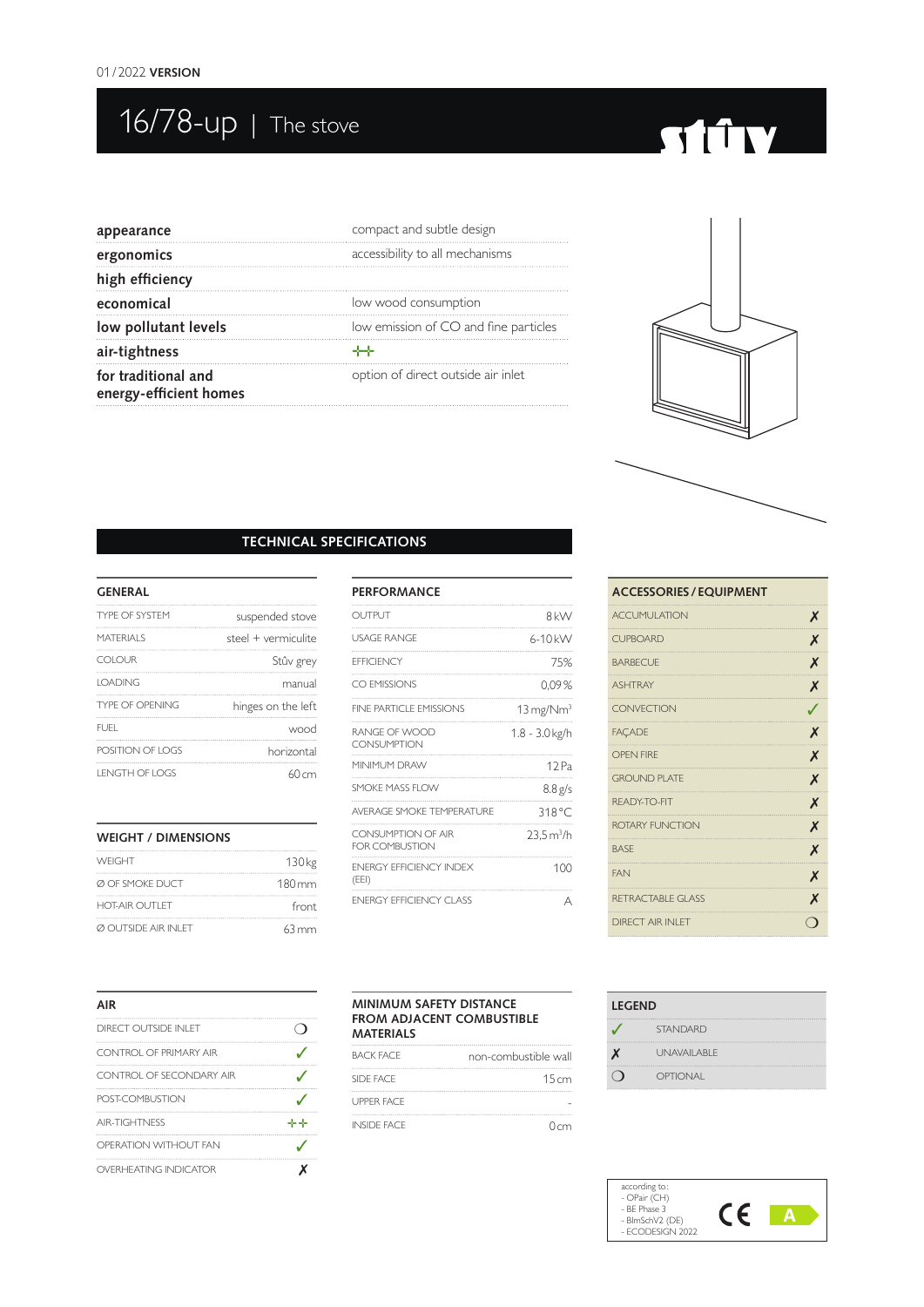16-up | The stove

# **Express State State State**

#### **THE BASIC STOVE AND ITS OPTIONAL FEATURES**



- 1. Fireplace
- 2. Support plate
- 3. Cable outlet

4. Outside air intake kit: flue outlet  $+$   $\varnothing$  63 mm flexible tubing (3 m)

5. Console